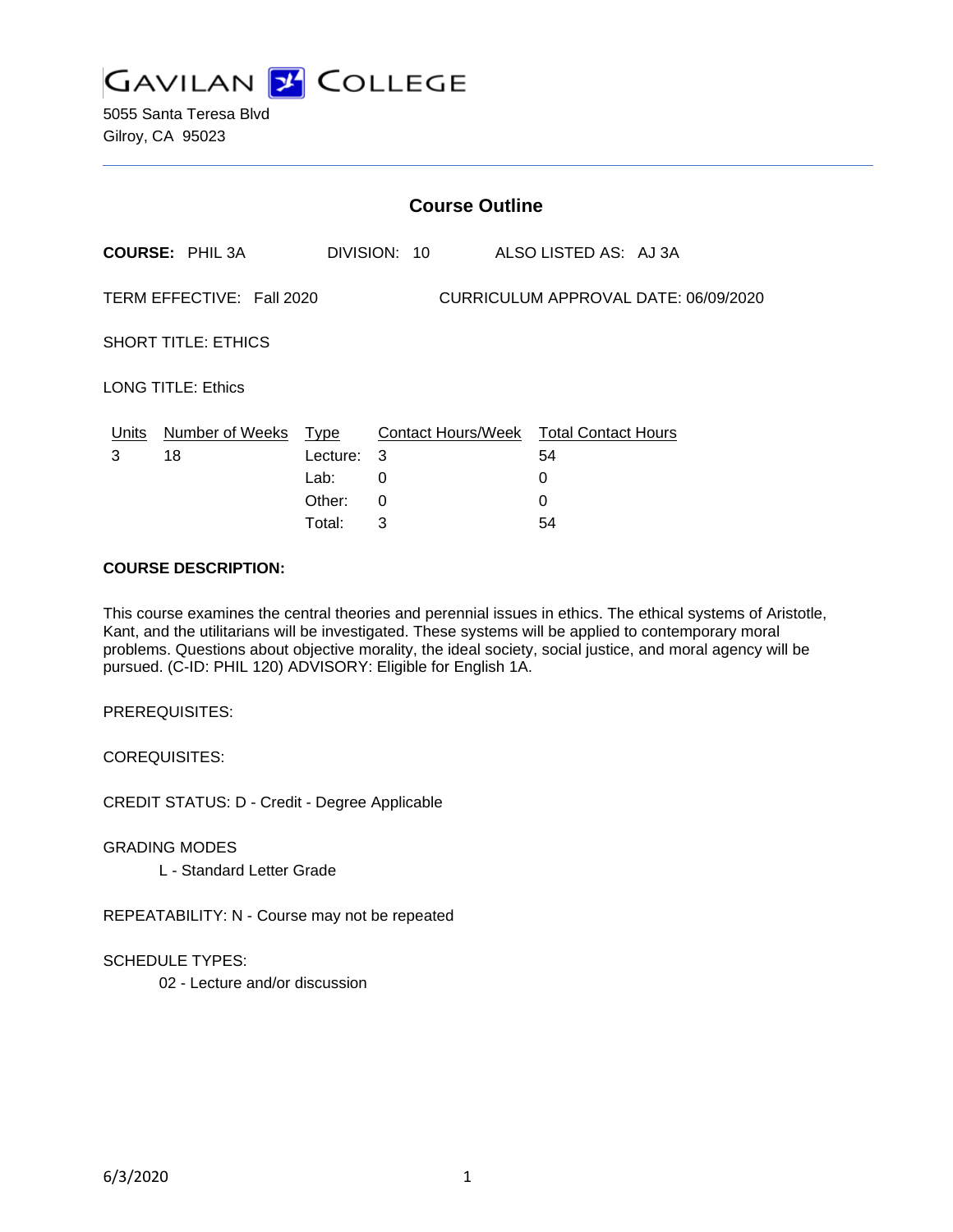#### **STUDENT LEARNING OUTCOMES:**

By the end of this course, a student should:

1. Identify, explain, and analyze major ethical theories, including Aristotle's ethics, Kantianism, and utilitarianism.

2. Compare and differentiate between major ethical theories.

3. Demonstrate proficiency in distinguishing between primary and secondary sources, and commentary/critique of those texts.

4. Apply ethical theories to real-world issues such as capital punishment, abortion, euthanasia, animal rights, racial and gender injustice, and future generations and the environment.

## **CONTENT, STUDENT PERFORMANCE OBJECTIVES, OUT-OF-CLASS ASSIGNMENTS**

Curriculum Approval Date: 06/09/2020

WEEK 1 2 HOURS overview of the definition and meaning of philosophy, the introduction of social agency, hegemony, perspective (the lens of subjectivity), expectations for the course, and general introductory material concerning ethics, morals, and social construction. Assigned: life line project (typically takes 2 or more hours if done in a thoughtful and creative manner), read introduction to the text, become acquainted with the handouts, write out any questions that need to be addressed for the next class period. WEEK 1 1 HOURS sharing of the life line project, demonstrate the connectedness of learners with each other, instructor, and the topics in the course. Assign: Chap 1, concentration on , write a 1 paragraph synopsis of the major concepts, bring in at least 1 question or area of concern. WEEK 2 3 HOURS Development of the philosophical/theoretical vocabulary used in ethics. Introduction to how to create, substantiate, and articulate a theory about ethical ideas or moral concerns. WEEK 3 3 HOURS Ethical Absolutism: Investigation of the multiple approaches to the all or nothing approach, its strengths and weakness as well as a query into its practical application or purpose. Students will be asked to write a brief analysis paper on this theory and engage in group discussion and debate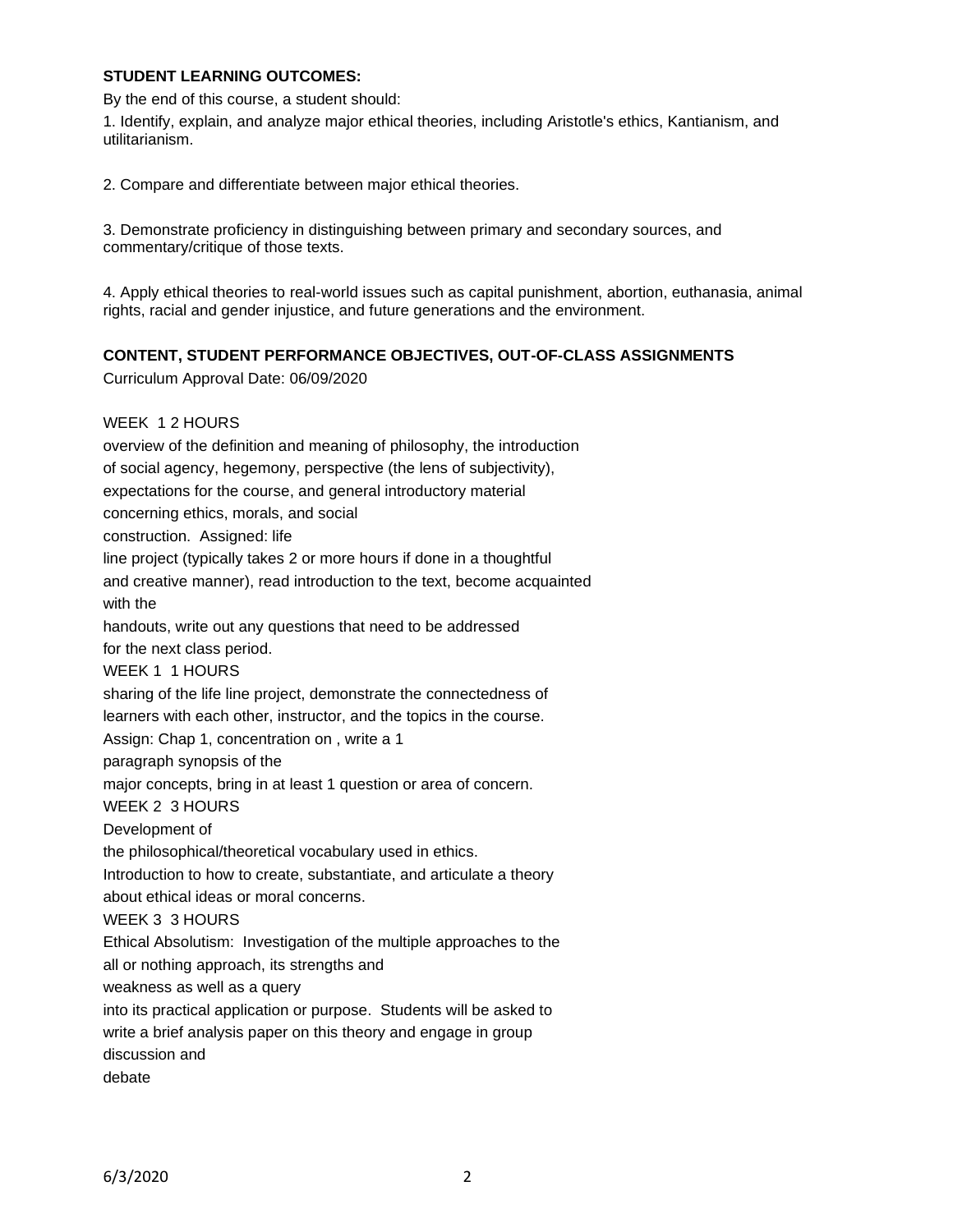# WEEK 4 3 HOURS

Ethical Relativism: Look into the various approaches and pitfalls to the ideas of relativism. Students will look closely into their own beliefs at this time and challenge the idea of contradictions/inconsistencies, etc. Students will write a brief analysis paper on this topic as well as engage in debate. WEEK 5 3 HOURS Psychological Egoism: look into the impact of this theory on society, one another, etc. Students will write an analysis paper on this topic WEEK 6 3 HOURS Ethical Egoism: look into this theory as it differs from psychological egoism and the other theories presented. Students will be asked to write a brief analysis paper on this topic WEEK 7 2 HOURS Role playing, debate, and creative application of the theories discussed thus far as a means to reinforce student understanding of the concepts and permit an opportunity to challenge the text, authors, and so forth WEEK 7 1 HOURS Examination #1: Introductory ideas, Absolutism, Relativism, Egoisms WEEK 8-9 6 HOURS Utilitarianism: students will investigate the history and progress of utilitarian theories as the theories continue to influence democratic and capitalist societies. Students will be asked to write a brief analysis paper on the subject WEEK 10-12 9 HOURS Deontological theories, formalism, ideas of intrinsic value, responsibility and free will. These are the fundamental approaches to rational approaches to determining appropriate behavior in moral decision making used in the West for the past 3 hundred years at a minimum. Their influence on women, the underrepresented, non-majority individuals, children, as well as on the ideas of education and the prison system are remarkable. Students will write an analysis paper and engage in group projects and dialogue.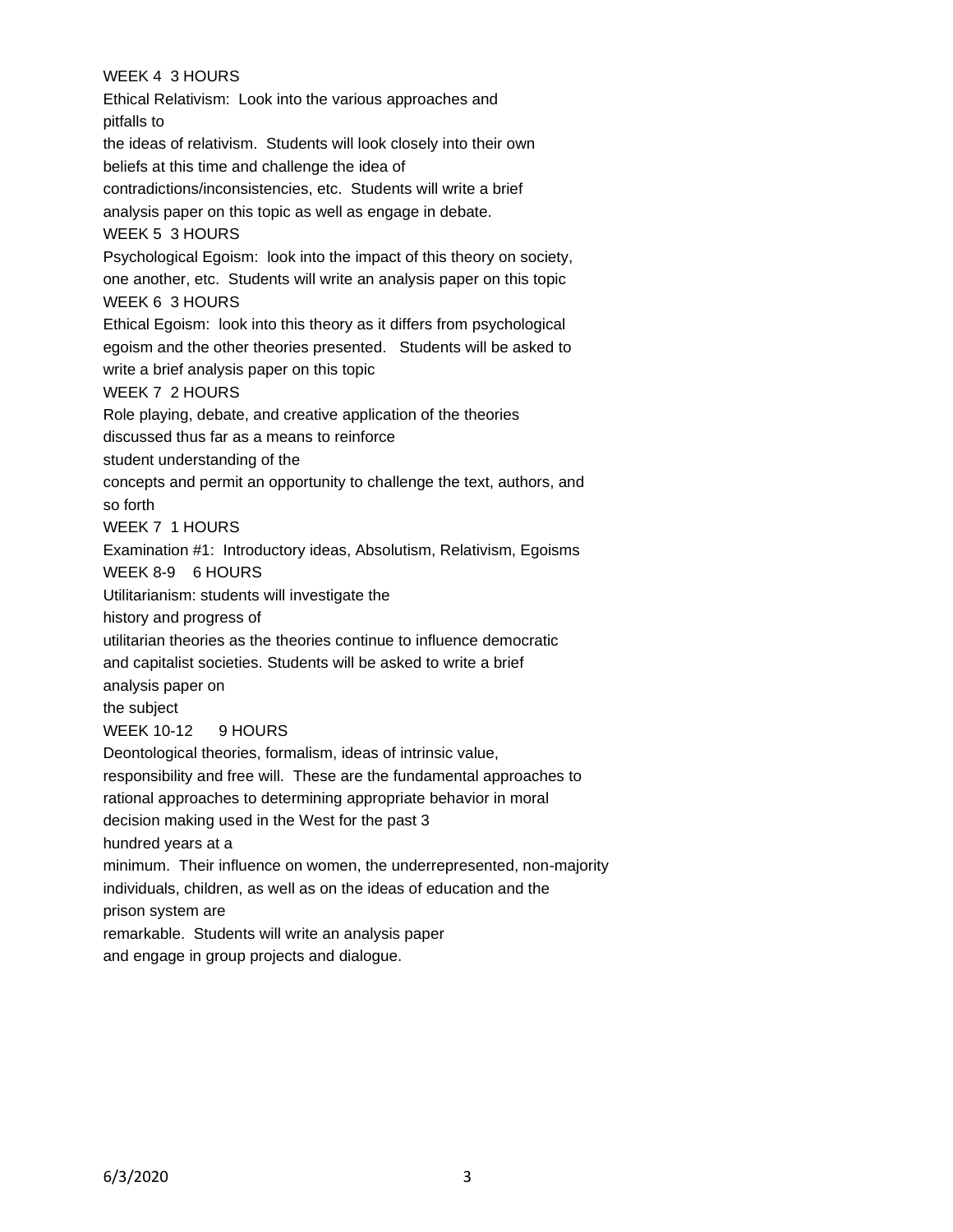# WEEK 13-14 6 HOURS

Social Justice: What is justice? Who decides? How is it created or enforced? Does it even exist? What are the barriers to a just society? These topics are often inflammatory and controversial. 1.We will discuss notions of democracy, inequities and how they become hegemonic and institutionally enforced. We will investigate social bias: gender, race, ethnicity, language, homophobia, ageism, etc. Students will be expected to attempt to engage in a thoughtful dialogue about difference and how it affects others, themselves, and the community. Assign: hand-outs, autobiography sketch of the student as a social agent: student will be asked to look closely at themselves as subjects of and participants forces of oppression. 2 continuation of Social Justice discussion: students are encouraged to bring in media representations of social issues (e.g. music/music videos, TV, books, etc.) Possible guest speakers at this time. Assign: Chap. 10 Aesthetics WEEK 15 3 HOURS Character Ethics and Virtue: Overview of the idea of character from Aristotle to the present. Students will be asked to write an assessment of their own character from the perspective of a give theorist and evaluate whether or not the assessment seems apt. WEEK 16-17 6 HOURS Feminist and Contemporary Theorists of Liberation: look into emerging theories, ideas of self and community, oppression, and many other hard hitting approaches. Students will be asked to work in groups to develop theories via consensus. WEEK 18 2 HOURS Student Presentations and Projects and Final Examination at the assigned time The assignments are included with the content.

#### **METHODS OF INSTRUCTION:**

Lecture/discussion, small group work, debates, research project, quizzes and exams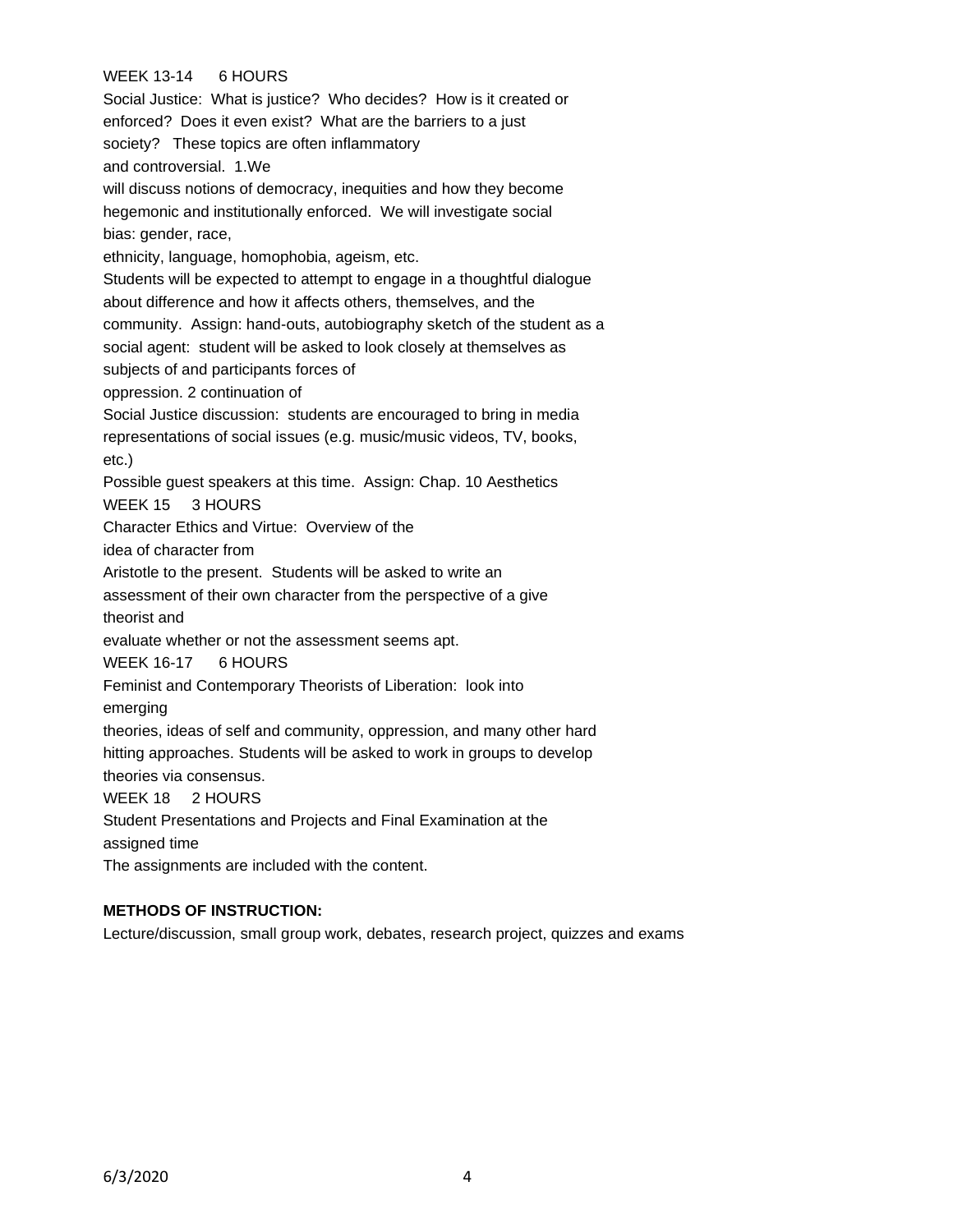## **OUT OF CLASS ASSIGNMENTS:**

Required Outside Hours: 5 Assignment Description: An essay where the students demonstrate their knowledge and proficiency of the ethical theories. Required Outside Hours: 8 Assignment Description: a group presentation engaging with the ethical theories Required Outside Hours: 5 Assignment Description: A final paper that engages with the ethical theories covered in the course Required Outside Hours: 5 Assignment Description: As needed: Other assignments to provide opportunities for the students to engage with the Ethical theories Required Outside Hours: 85 Assignment Description: Weekly readings and short low stakes writing assignments

## **METHODS OF EVALUATION:**

Writing assignments Percent of total grade: 40.00 % Percent range of total grade: 40 % to 50 % Written Homework; Essay Exams; Term or Other Papers Problem-solving assignments Percent of total grade: 35.00 % Percent range of total grade: 35 % to 20 % Homework Problems Quizzes Exams Skill demonstrations Percent of total grade: 20.00 % Percent range of total grade: 20 % to 25 % Class Performance/s Objective examinations Percent of total grade: 5.00 % Percent range of total grade: 5 % to 5 % Multiple Choice; True/False

# **REPRESENTATIVE TEXTBOOKS:**

Nina Rosenstand. The Moral of the Story: An Introduction to Ethics, 8th edition. McGraw-Hill,2018. ISBN: 9781259907968